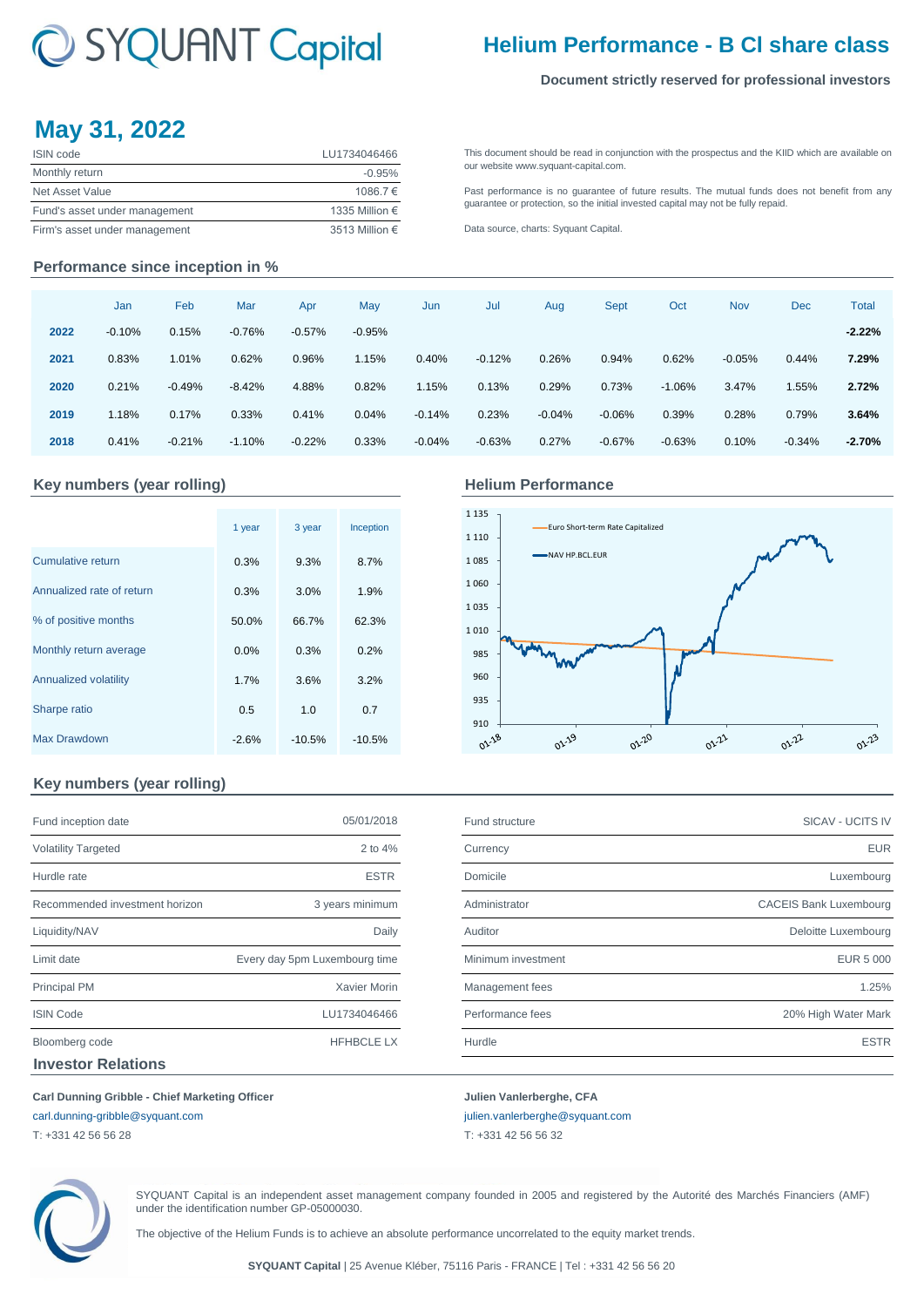# C SYQUANT Capital

## **Helium Performance - B Cl share class**

#### **Document strictly reserved for professional investors**

## **May 31, 2022**

| <b>ISIN</b> code              | LU1734046466   |
|-------------------------------|----------------|
| Monthly return                | $-0.95%$       |
| Net Asset Value               | 1086.7€        |
| Fund's asset under management | 1335 Million € |
| Firm's asset under management | 3513 Million € |

[This](http://www.syquant-capital.fr/publications-syquant-capital.php) [document](http://www.syquant-capital.fr/publications-syquant-capital.php) [should](http://www.syquant-capital.fr/publications-syquant-capital.php) be read in [conjunction](http://www.syquant-capital.fr/publications-syquant-capital.php) with the prospectus and the KIID which are available on [our website ww](http://www.syquant-capital.fr/publications-syquant-capital.php)w.syquant-capital.com.

[Past](http://www.syquant-capital.fr/publications-syquant-capital.php) [performance](http://www.syquant-capital.fr/publications-syquant-capital.php) is no [guarantee](http://www.syquant-capital.fr/publications-syquant-capital.php) of future results. The mutual funds does not benefit from any [guarantee or p](http://www.syquant-capital.fr/publications-syquant-capital.php)rotection, so the initial invested capital may not be fully repaid.

[Data source, c](http://www.syquant-capital.fr/publications-syquant-capital.php)harts: Syquant Capital.

#### **Disclaimer**

The information contained in this document does not constitute any recommendation or investment proposal. This material has been prepared for informational purposes only. This document is neither an offer to sell nor a solicitation of an offer to buy any securities or other investment product described herein.

Product(s) described herein is/are not available to all persons in all geographic locations. There are significant risks associated with investment in the Fund. Investment may not be suitable for all investors and is intended for sophisticated investors who have fully understood the risks associated with such an investment and can accept a substantial or complete loss of their investment.

Each prospective investor should review the Prospectus of the Fund which contains important information concerning risk factors, past performance and material aspects of the Fund and which must be read carefully before any decision to invest is made.

Past performance is not a guarantee of future results and no assurance can be given that product(s) described herein will yield favourable investment results or that the Fund's investment objectives will be achieved or that the investor will receive a return of all or part of their investment.